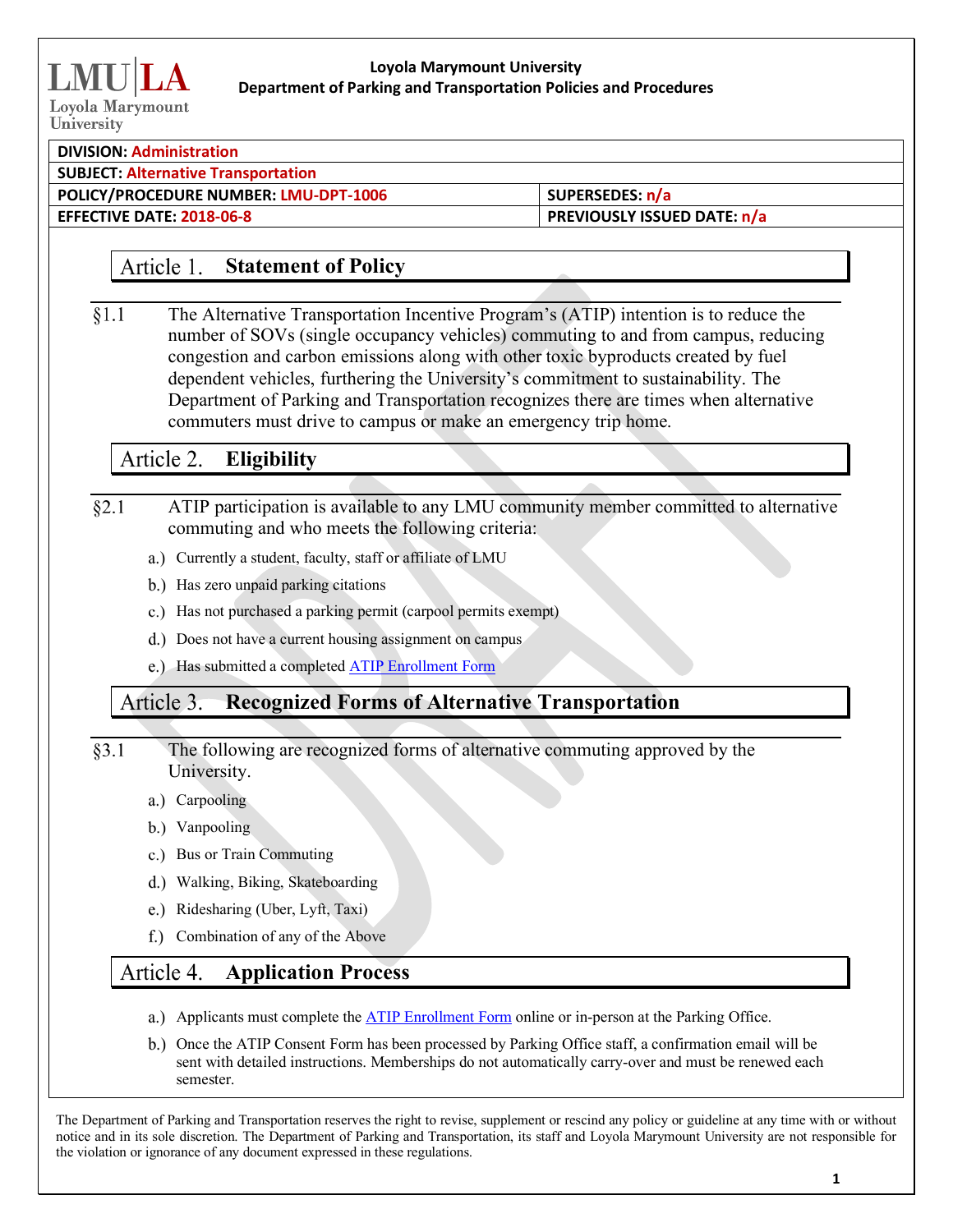

## **Loyola Marymount University Department of Parking and Transportation Policies and Procedures**

University

#### **Benefits** Article 5.

- $§ 5.1$ Program Dates
	- Participants must re-enroll each semester in order to receive a validation code. Fall programming runs from August 1 through the end of December. Spring programming begins on January 1 and runs until the end of May. The Summer begins June 1 and ends August 31.

#### $§ 5.2$ Code Request Schedule

| <b>Semester</b> | <b>Request Cut-Off Date</b> | <b>Code Eligibility</b> |
|-----------------|-----------------------------|-------------------------|
| Fall            | August 31                   | 5                       |
| Fall            | September 30                | 4                       |
| Fall            | October 31                  | 3                       |
| Fall            | November 30                 | $\overline{2}$          |
| Fall            | December 31                 | 1                       |
|                 |                             |                         |
| <b>Spring</b>   | January 31                  | 5                       |
| <b>Spring</b>   | February 28 (or last day)   | 4                       |
| <b>Spring</b>   | March 31                    | 3                       |
| <b>Spring</b>   | April 30                    | 2                       |
| <b>Spring</b>   | <b>May 31</b>               | 1                       |
|                 |                             |                         |
| <b>Summer</b>   | June 1                      | 3                       |
| Summer          | July 31                     | $\overline{2}$          |
| Summer          | August 31                   | 1                       |

#### $\overline{\S5.3}$ Guaranteed Ride Home Enrollment (GRH)

a.) Participants are eligible for to 1 ride home by Taxi or Rideshare (Uber and Lyft) in the event of an emergency each year. Participants are responsible for submitting receipts and documentation for reimbursement. Visit the Metro GRH webpage for more information at https://www.metro.net/riding/rideshare/grh/ .

b.) Acceptable vs. Unacceptable GRH Reimbursements

| <b>Acceptable</b>                                                                                                               | <b>Unacceptable</b>                                     |  |  |
|---------------------------------------------------------------------------------------------------------------------------------|---------------------------------------------------------|--|--|
| Personal illness/emergency                                                                                                      | Planned or scheduled doctor/medical office visit        |  |  |
| Unexpected illness/emergency of immediate family member                                                                         | Personal errands                                        |  |  |
| Carpool/Vanpool driver unexpected emergency or overtime                                                                         | Public transit delays                                   |  |  |
| Participant is required to work unscheduled overtime                                                                            | Terminations/layoffs                                    |  |  |
|                                                                                                                                 | Business travel/ride to work                            |  |  |
|                                                                                                                                 | Inclement weather                                       |  |  |
|                                                                                                                                 | Vehicle mechanical trouble                              |  |  |
|                                                                                                                                 | In-place of loaner carpool or vanpool                   |  |  |
|                                                                                                                                 | Ride to tow impound yard for rule violations            |  |  |
|                                                                                                                                 | Sent home from work early for non-emergency reasons     |  |  |
|                                                                                                                                 | Any trip where alternate transportation can be arranged |  |  |
| The Parking Office has the right to approve or reject any request for reimbursement at their sole discretion. Any GRH trip to a |                                                         |  |  |
| laastian that daas nat mateh tha sedduses an file will noowiga sedditional daawnooptation sweepsting tha alsimproperty sight to |                                                         |  |  |

*location that does not match the address on file will require additional documentation supporting the claimant's right to reimbursement.* 

The Department of Parking and Transportation reserves the right to revise, supplement or rescind any policy or guideline at any time with or without notice and in its sole discretion. The Department of Parking and Transportation, its staff and Loyola Marymount University are not responsible for the violation or ignorance of any document expressed in these regulations.